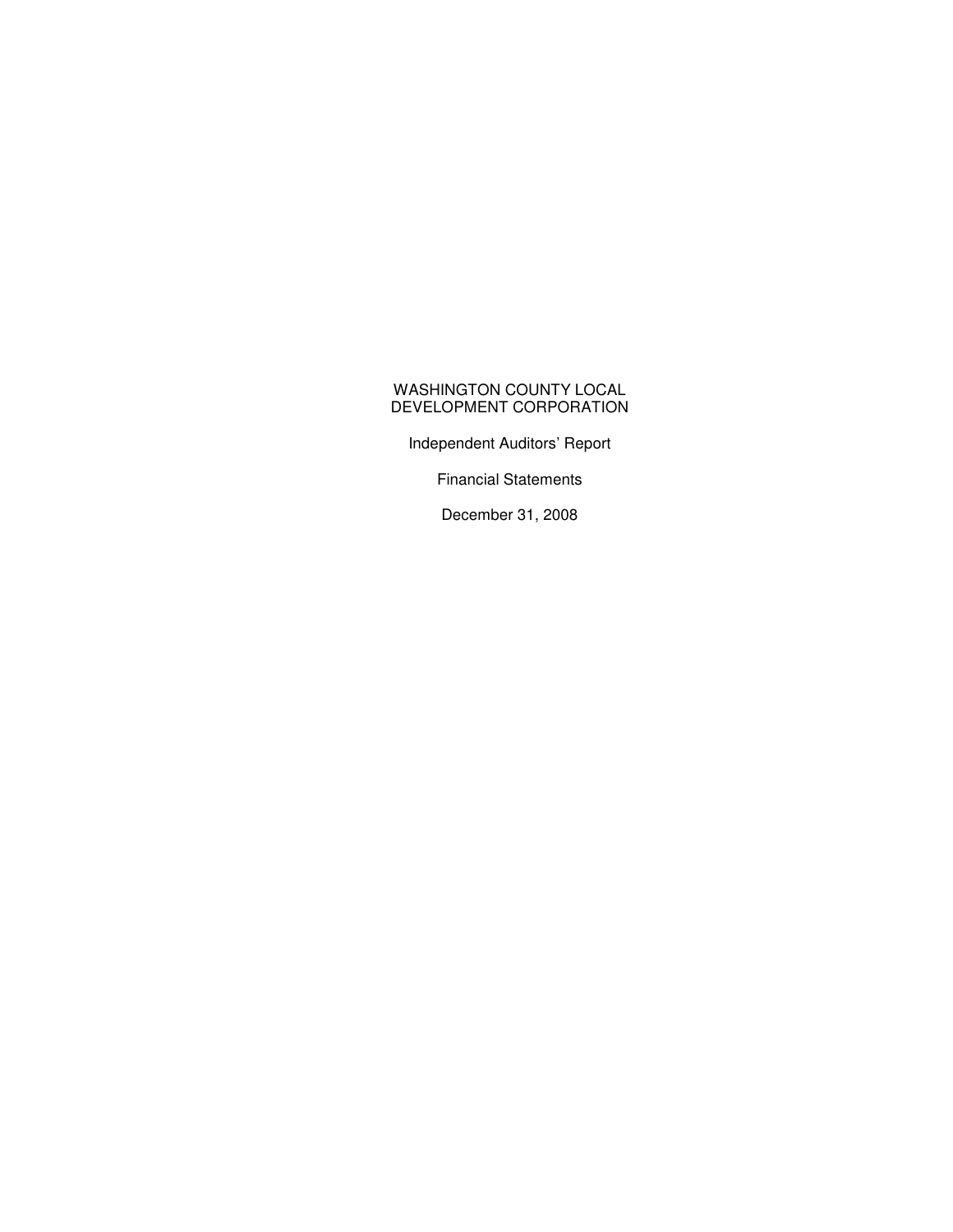# Table of Contents

|                                                                                                                                                                                                    | Page      |
|----------------------------------------------------------------------------------------------------------------------------------------------------------------------------------------------------|-----------|
| Independent Auditors' Report                                                                                                                                                                       |           |
| <b>Financial Statements</b>                                                                                                                                                                        |           |
| <b>Statement of Financial Position</b>                                                                                                                                                             | 2         |
| <b>Statement of Activities</b>                                                                                                                                                                     | 3         |
| <b>Statement of Cash Flows</b>                                                                                                                                                                     | 4         |
| Notes to Financial Statements                                                                                                                                                                      | $5 - 10$  |
| Report on Internal Control Over Financial Reporting and on Compliance and<br>Other Matters Based on an Audit of Financial Statements Performed in<br>Accordance with Government Auditing Standards | $11 - 12$ |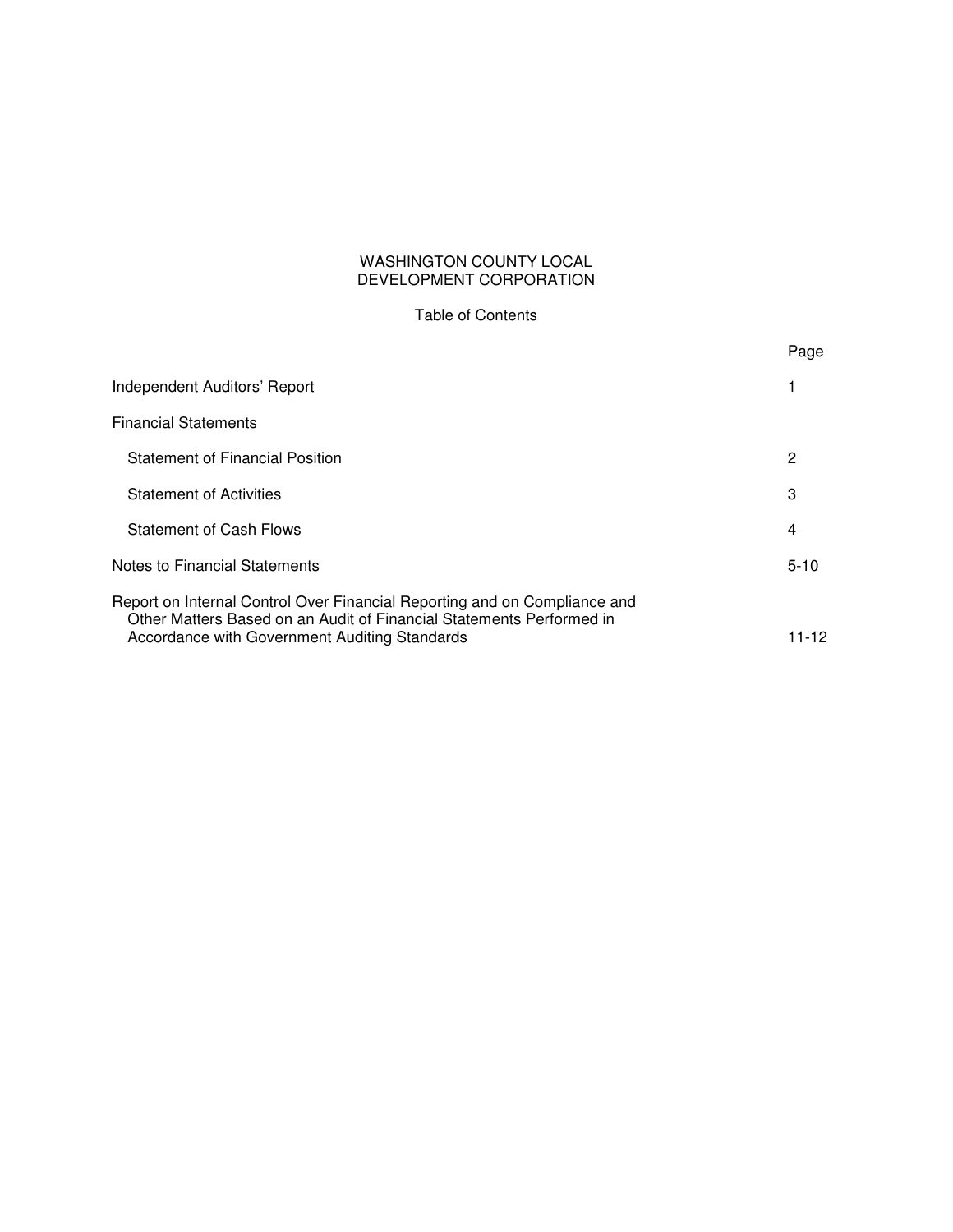# WHITTEMORE, DOWEN & RICCIARDELLI, LLP

Certified Public Accountants 333 Aviation Road, Bldg. B Queensbury, New York 12804 Phone (518) 792-0918 Fax (518) 743-0882

Phillip K. Whittemore, CPA Saratoga Office Anthony P. Ricciardelli , CPA Paul L. Dowen, CPA 57 Phila Street Stephen P. Sheehan, CPA Robert A. Ricciardelli, JD, CPA Saratoga Springs, NY 12866 Roy L. Steves, CPA Donna J. Farrar, CPA Phone (518) 584-0770 Timothy S. Smith, CPA

## INDEPENDENT AUDITORS' REPORT

To The Board of Directors Washington County Local Development Corporation:

We have audited the accompanying statement of financial position of Washington County Local Development Corporation, a component unit of Washington County, as of December 31, 2008, and the related statements of activities and cash flows for the year then ended. These financial statements are the responsibility of the Corporation's management. Our responsibility is to express an opinion on these financial statements based on our audit.

We conducted our audit in accordance with auditing standards generally accepted in the United States of America and the standards applicable to financial audits contained in Government Auditing Standards, issued by the Comptroller General of the United States. Those standards require that we plan and perform the audit to obtain reasonable assurance about whether the financial statements are free of material misstatement. An audit includes examining, on a test basis, evidence supporting the amounts and disclosures in the financial statements. An audit also includes assessing the accounting principles used and significant estimates made by management, as well as evaluating the overall financial statement presentation. We believe that our audit provides a reasonable basis for our opinion.

In our opinion, the financial statements referred to above present fairly, in all material respects, the financial position of Washington County Local Development Corporation as of December 31, 2008, and the changes in its net assets and its cash flows for the year then ended in conformity with accounting principles generally accepted in the United States of America.

In accordance with Government Auditing Standards, we have also issued our report dated February 27, 2009 on our consideration of Washington County Local Development Corporation's internal control over financial reporting and our tests of its compliance with certain provisions of laws, regulations, contracts and grant agreements and other matters. The purpose of that report is to describe the scope of our testing of internal control over financial reporting and compliance and the results of that testing and not to provide an opinion on the internal control over financial reporting or on compliance. That report is an integral part of an audit performed in accordance with Government Auditing Standards and important for assessing the results of our audit.

Whittemore, Dowen & Ricciardelli, LLP

Whittemore, Dowen & Ricciardelli, LLP

February 27, 2009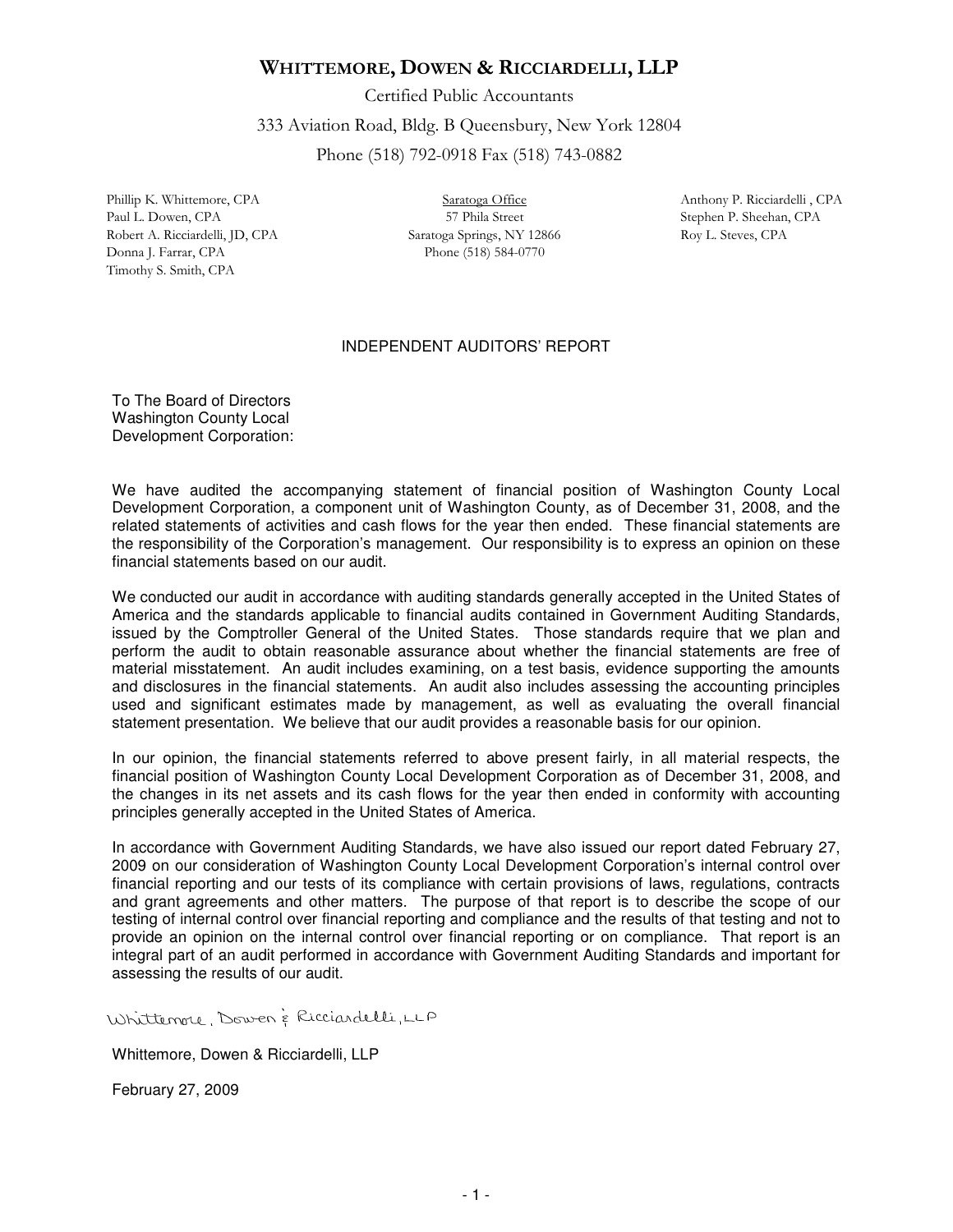## Statement of Financial Position

# December 31, 2008

| Restricted                              |          |                                    |                                      |                |                                     |              |                                          |
|-----------------------------------------|----------|------------------------------------|--------------------------------------|----------------|-------------------------------------|--------------|------------------------------------------|
| Income<br>After<br>Closeout             |          |                                    |                                      | Empire<br>Zone |                                     |              | Total                                    |
| 84,444<br>1,044,601<br>122,240<br>1,098 | \$       | 171,382<br>22,000<br>46,457<br>199 | \$                                   | 31,993         | \$<br>541,544<br>421,679<br>163,193 | \$           | 829,363<br>1,488,280<br>331,890<br>1,297 |
| 1,252,383                               |          | 240,038                            |                                      | 31,993         | 1,126,416                           |              | 2,650,830                                |
| 511,198<br>(16, 851)                    |          | 91,461<br>(22,000)                 |                                      |                | 813,791                             |              | 1,416,450<br>(38, 851)                   |
| 494,347                                 |          | 69,461                             |                                      |                | 813,791                             |              | 1,377,599                                |
| 1,746,730                               | \$       | 309,499                            | \$                                   | 31,993         | \$<br>1,940,207                     | \$           | 4,028,429                                |
| 7,306                                   | \$       | 10,113                             | \$                                   |                | \$                                  | \$           | 7,306<br>10,113                          |
| 7,306                                   |          | 10,113                             |                                      |                |                                     |              | 17,419                                   |
|                                         |          | 212,230                            |                                      |                |                                     |              | 212,230                                  |
|                                         |          | 212,230                            |                                      |                |                                     |              | 212,230                                  |
| 7,306                                   |          | 222,343                            |                                      |                |                                     |              | 229,649                                  |
| 1,739,424                               |          | 87,156                             |                                      | 31,993         | 1,940,207                           |              | 3,798,780                                |
| 1,746,730                               | \$       | 309,499                            | \$                                   | 31,993         | \$<br>1,940,207                     |              | 4,028,429                                |
|                                         | \$<br>\$ |                                    | Intermediary<br>Relending<br>Program |                |                                     | Unrestricted |                                          |

See Auditors' Report and Notes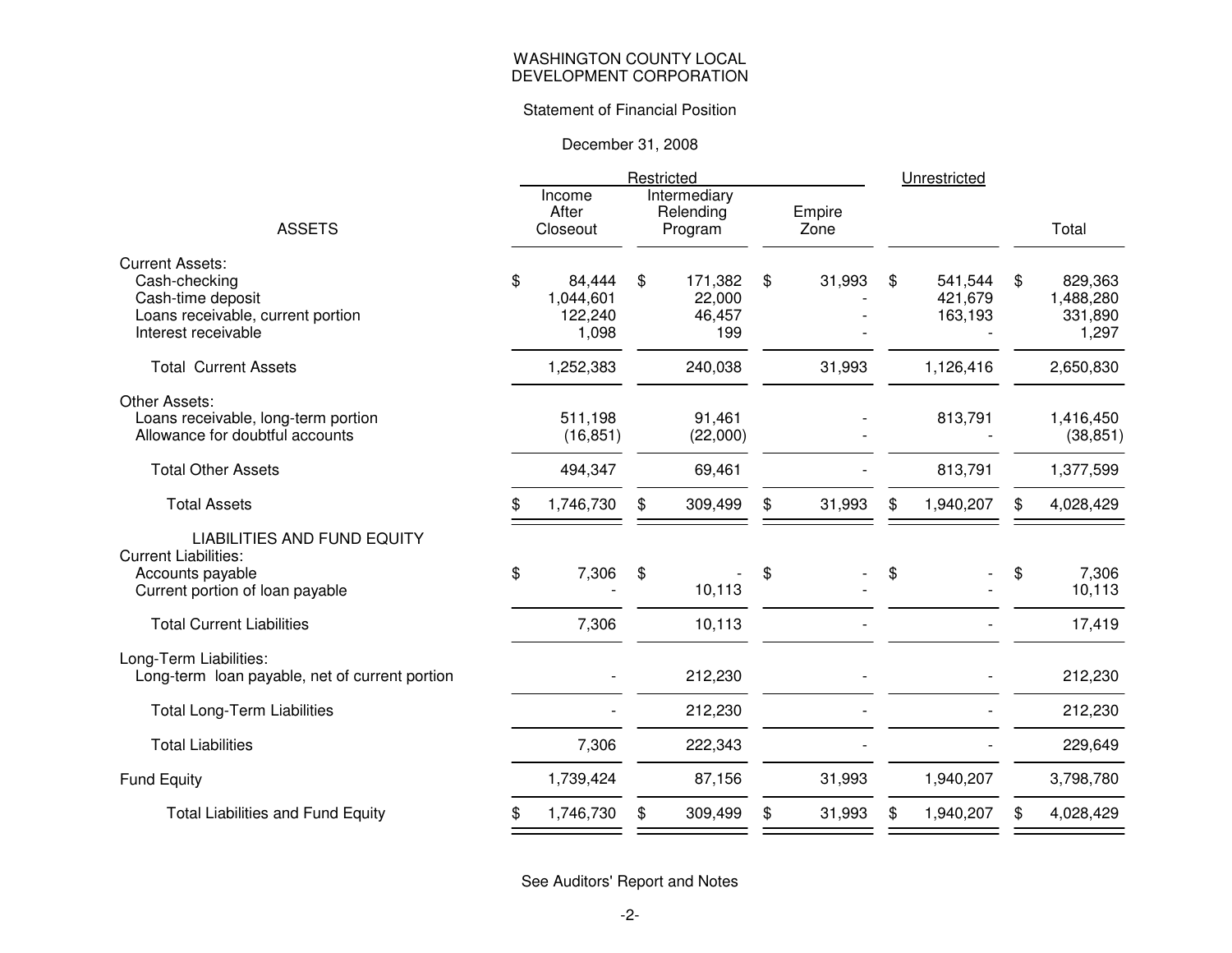# Statement of Activities

# Year Ended December 31, 2008

|                                                                                                                                                                 | Restricted                        |                                      |                                 |                                                     |                                                    |
|-----------------------------------------------------------------------------------------------------------------------------------------------------------------|-----------------------------------|--------------------------------------|---------------------------------|-----------------------------------------------------|----------------------------------------------------|
| <b>REVENUES</b>                                                                                                                                                 | Income<br>After<br>Closeout       | Intermediary<br>Relending<br>Program | Empire<br>Zone                  | Unrestricted                                        | Total                                              |
| \$<br>Interest on loans<br>Interest on time deposits<br>Contributions/grants<br>Origination fees<br>Miscellaneous<br>Net assets released to unrestricted income | 41,876<br>(521, 710)              | \$<br>10,128<br>977                  | \$<br>55<br>73,500<br>5         | \$<br>47,681<br>34,239<br>1,300<br>2,000<br>521,710 | \$<br>99,685<br>35,271<br>73,500<br>1,300<br>2,005 |
| <b>Total Revenues</b>                                                                                                                                           | (479, 834)                        | 11,105                               | 73,560                          | 606,930                                             | 211,761                                            |
| <b>EXPENDITURES</b>                                                                                                                                             |                                   |                                      |                                 |                                                     |                                                    |
| Payroll expenses<br>Professional fees<br>Interest expense<br>Office expense<br>Miscellaneous                                                                    | 1,673<br>11,523<br>1,848<br>6,934 | 2,333<br>40                          | 62,553<br>3,240<br>392<br>1,877 | 550<br>28,386                                       | 64,226<br>15,313<br>2,333<br>2,240<br>37,237       |
| <b>Total Expenditures</b>                                                                                                                                       | 21,978                            | 2,373                                | 68,062                          | 28,936                                              | 121,349                                            |
| Excess of Revenues Over Expenditures<br>Fund Equity at Beginning of Year                                                                                        | (501, 812)<br>2,241,236           | 8,732<br>78,424                      | 5,498<br>26,495                 | 577,994<br>1,362,213                                | 90,412<br>3,708,368                                |
|                                                                                                                                                                 |                                   |                                      |                                 |                                                     |                                                    |
| Fund Equity at End of Year<br>\$.                                                                                                                               | 1,739,424                         | 87,156<br>\$                         | \$<br>31,993                    | 1,940,207<br>\$                                     | 3,798,780<br>\$.                                   |

See Auditors' Report and Notes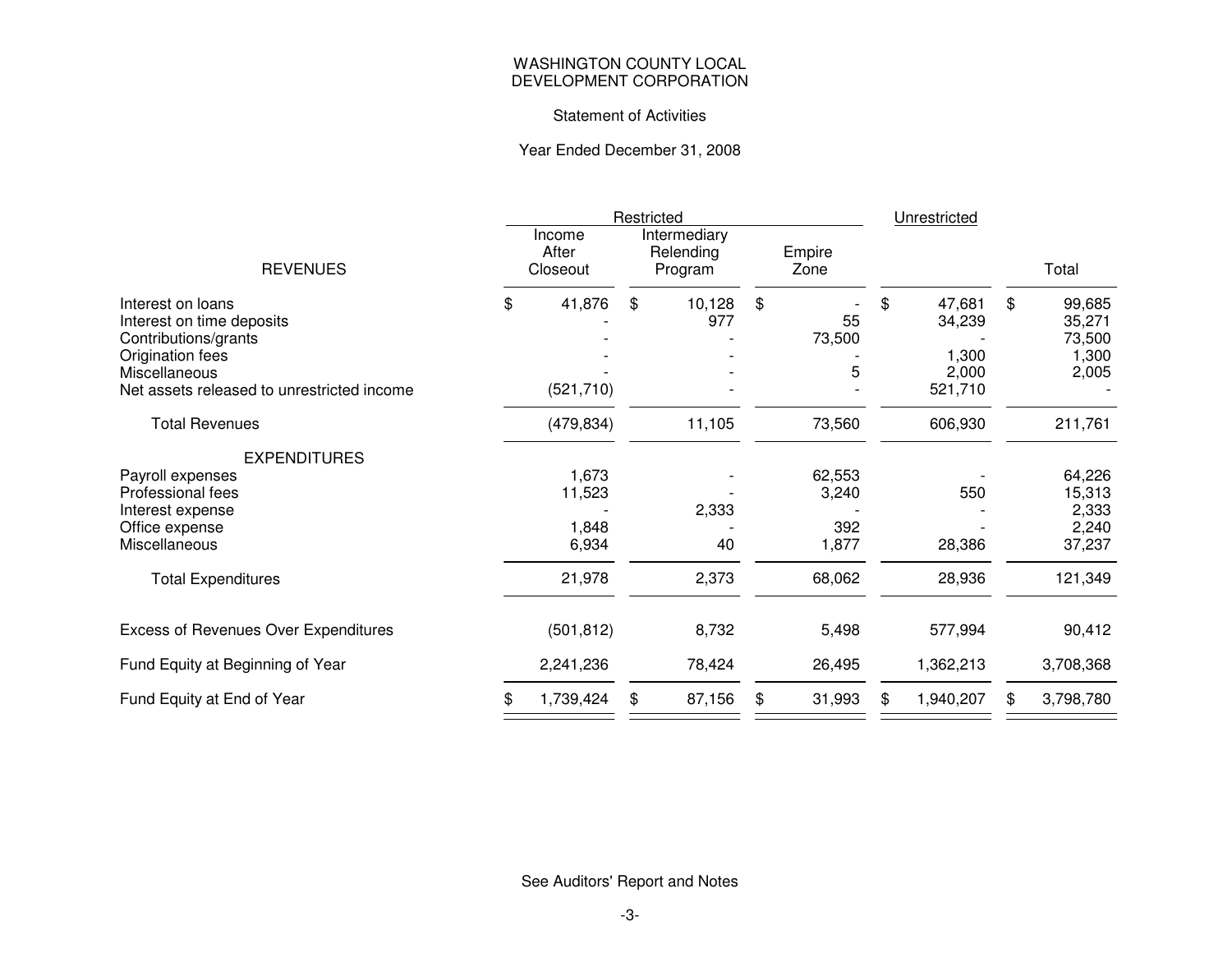### Statement of Cash Flows

# Year Ended December 31, 2008

| Cash Flows From Operating Activities:                   |                 |
|---------------------------------------------------------|-----------------|
| <b>Excess of Revenues Over Expenditures</b>             | \$<br>90,412    |
| Adjustments to Reconcile Revenues over Expenditures to  |                 |
| Net Cash Provided (Used) by Operating Activities:       |                 |
| (Increase) Decrease in:                                 |                 |
| Decrease in loans receivable                            | 853,709         |
| Decrease in interest receivable                         | 3,538           |
| Increase (Decrease) in:                                 |                 |
| Increase in accounts payable                            | 2,400           |
| Increase in allowance for doubtful accounts             | 8,139           |
| Decrease in intermediary relending program loan payable | (10,004)        |
| Net Cash Provided (Used) by Operating Activities        | 948,194         |
| Cash and Cash Equivalents at Beginning of Year          | 1,369,449       |
| Cash and Cash Equivalents at End of Year                | \$<br>2,317,643 |
|                                                         |                 |
| Supplemental Disclosures of Cash Flow Information:      |                 |
| Cash Paid During the Year for:                          |                 |
| Interest                                                | \$<br>2,333     |

See Auditors Report and Notes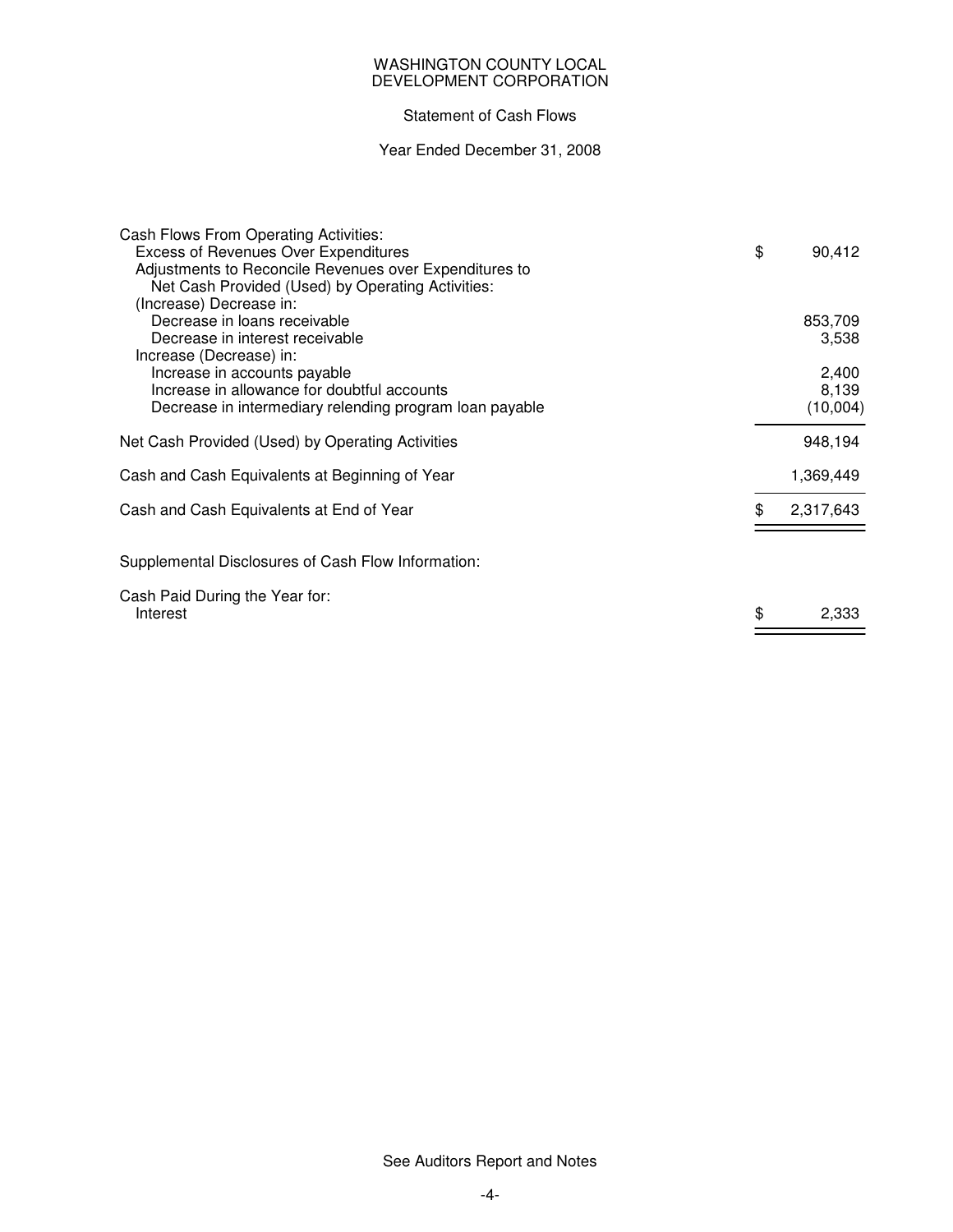#### Notes to Financial Statements

December 31, 2008

#### **Summary of Significant Accounting Policies**

The summary of significant accounting policies of Washington County Local Development Corporation is presented to assist in understanding the Washington County Local Development Corporation's financial statements. The financial statements and notes are representations of the Washington County Local Development Corporation's management, which is responsible for their integrity and objectivity. These accounting policies conform to generally accepted accounting principles and have been consistently applied in the preparation of the financial statements.

#### Organization

Washington County Local Development Corporation was incorporated in 1985 under the Not-for-Profit Law of the State of New York for the purpose of relieving and reducing unemployment by promoting and providing job opportunities for low to moderate income residents of Washington County. This is accomplished through loans to qualifying employers. In 1986, Washington County contracted with the Local Development Corporation to administer a revolving loan program created by the repayments of low interest loans issued by the Washington County Community Development Program. The County Board of Supervisors assigned all loans to the Local Development Corporation for no consideration. The Local Development Corporation is a component unit of Washington County and is included as such in the County's general-purpose financial statements.

#### Revenue Recognition

The Washington County Local Development Corporation's primary source of revenue is from principal and interest repayments received on loans issued by the Local Development Corporation through the HUD Program and the Intermediary Relending Program.

#### Accounting Method

The Washington County Local Development Corporation accounts for all transactions on the accrual method of accounting.

#### Allowance for Doubtful Accounts

Bad debts are provided on the allowance method based on historical experience and management's evaluation of outstanding loans receivable at the end of each year.

#### Use of Estimates

The preparation of financial statements in conformity with generally accepted accounting principles requires management to make estimates and assumptions that affect the reported amounts of assets and liabilities and disclosure of contingent assets and liabilities at the date of the financial statements and the reported amounts of revenues and expenses during the reporting period. Actual results could differ from those estimates.

#### Income Taxes

The Washington County Local Development Corporation is exempt from income taxes as a not-for-profit corporation under tax section  $501(c)(4)$  as determined by the Internal Revenue Service and, accordingly, these financial statements do not reflect a provision for income taxes.

#### Concentrations of Credit Risk

Financial instruments which potentially expose the organization to concentrations of credit risk, as defined by Financial Accounting Standards Board Statement No. 105, consist primarily of loans receivable. Management considers the loans net of allowances to be fully collectible.

Washington County Local Development Corporation had funds on deposit at local banks totaling \$2,313,395 at December 31, 2008. These deposits are fully insured by Federal Deposit Insurance Corporation, pledged collateral and a letter of credit.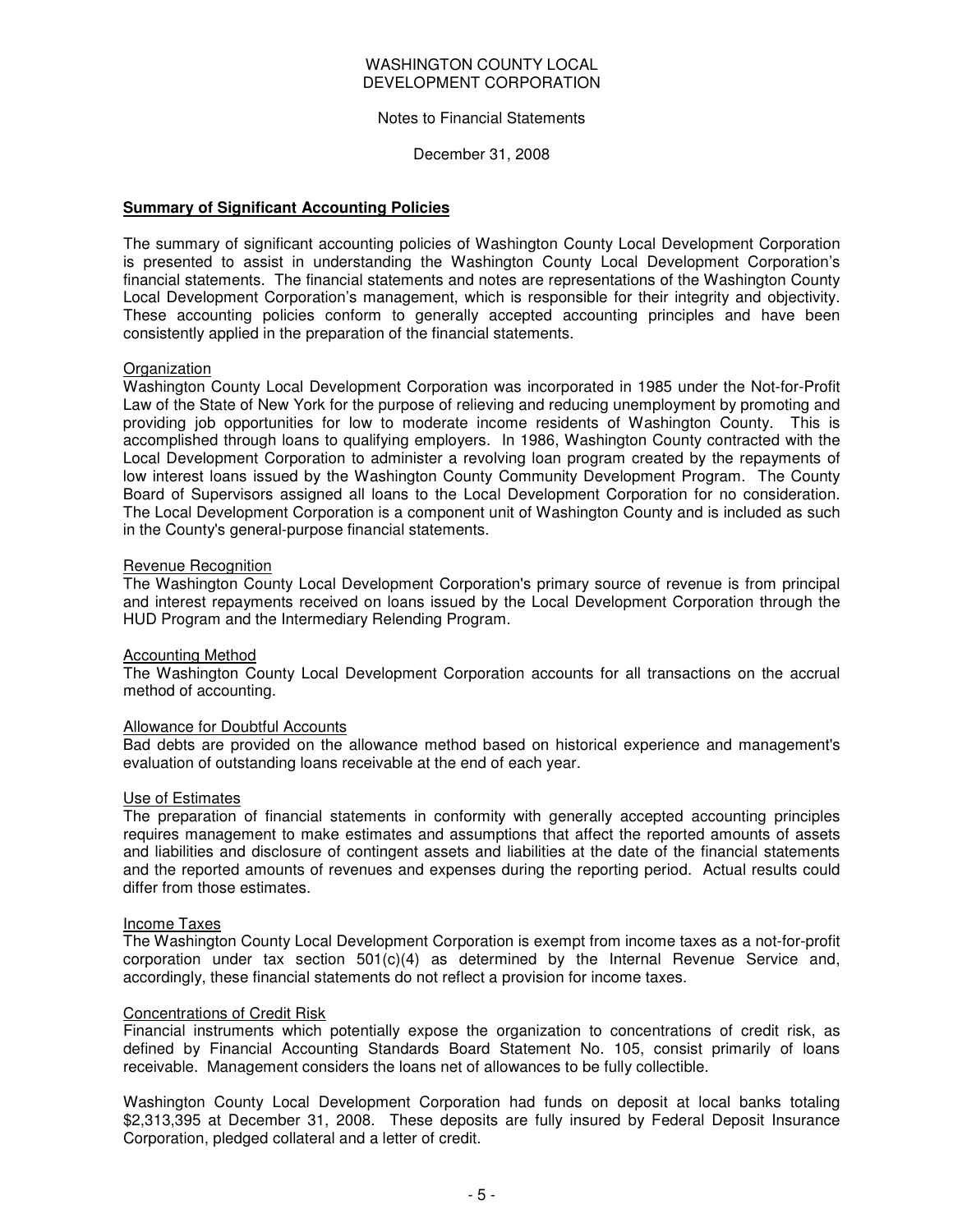### Notes to Financial Statements

December 31, 2008

# **Summary of Significant Accounting Policies – Continued**

**Cash Equivalents** 

For purposes of the statement of cash flows, Washington County Local Development Corporation considers all highly liquid debt instruments purchased with a maturity of 90 days or less to be cash equivalents.

## **Loans Receivable**

Loans receivable consisted of the following at December 31, 2008:

|     |                                                                                                                                                                                     | <b>CDBG</b><br>Loans | <b>IRP</b><br>Loans |
|-----|-------------------------------------------------------------------------------------------------------------------------------------------------------------------------------------|----------------------|---------------------|
| 1)  | Loaned \$25,000 on November 14, 1995 due in<br>monthly payments of \$403 through October 1, 2002,<br>including interest at 7.25% per annum. (Receiving<br>\$100 per month payment). | \$<br>7,512          |                     |
| 2)  | Loaned \$200,000 on March 27, 1998 due in monthly<br>payments of \$1,798 through April 27, 2013, including<br>interest at 7% per annum.                                             | 74,986               |                     |
| 3)  | Loaned \$175,000 on May 12, 2000 due in monthly<br>payments of \$1,549 through May 12, 2015, including<br>interest at 6.75% per annum.                                              | 98,147               |                     |
| 4)  | Loaned \$175,000 on July 16, 2001 due in monthly<br>payments of \$1,524 through July 16, 2016, including<br>interest at 6.375% per annum.                                           | 109,097              |                     |
| 5)  | Loaned \$150,000 on May 6, 2003 due in monthly<br>payments of \$2,054 through May 6, 2010, including<br>interest at 4% per annum.                                                   | 33,924               |                     |
| 6)  | Loaned \$350,000 on June 30, 2003 due in monthly<br>payments of \$3,178 through June 30, 2015,<br>including interest at 4% per annum.                                               | 245,852              |                     |
| 7)  | Loaned \$150,000 on August 7, 2003 due in monthly<br>payments of \$2,054 through August 7, 2010,<br>including interest at 4% per annum.                                             | 3,373                |                     |
| 8)  | Loaned \$139,000 on August 22, 2003 due in monthly<br>payments of \$1,904 through August 22, 2010,<br>including interest at 4% per annum.                                           | 60,547               |                     |
| 9)  | Loaned \$60,000 on June 24, 2004 due in monthly<br>payments of \$1,134 through November 24, 2008,<br>including interest at 5% per annum.                                            | 6,265                |                     |
| 10) | Loaned \$35,000 on August 20, 2004 due in monthly<br>payments of \$249 through July 20, 2014, including<br>interest at 4% per annum.                                                | 26,865               |                     |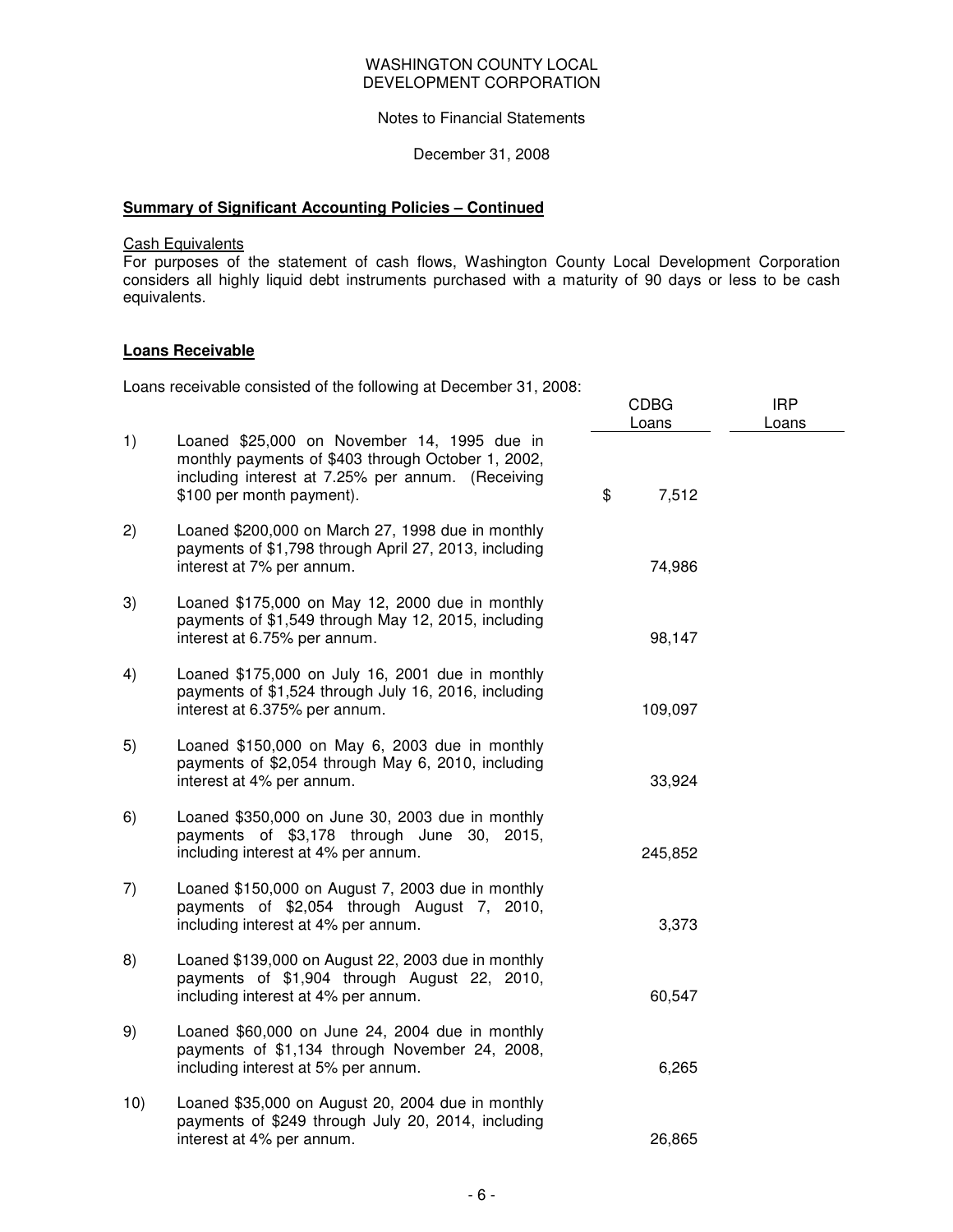## Notes to Financial Statements

### December 31, 2008

# **Loans Receivable – Continued**

|      |                                                                                                                                                                                                                                        | <b>CDBG</b><br>Loans | <b>IRP</b><br>Loans |
|------|----------------------------------------------------------------------------------------------------------------------------------------------------------------------------------------------------------------------------------------|----------------------|---------------------|
| 11)  | Loaned \$171,823 on October 31, 2005 due in<br>monthly payments of \$2,824 through May 31, 2011,<br>including interest at 4% per annum.                                                                                                | 91,918               |                     |
| 12)  | Loaned \$24,200 on December 21, 2005 due in<br>monthly payments of \$519 through April 11, 2008,<br>including interest at 5% per annum.                                                                                                | 9,845                |                     |
| 13)  | Loaned \$180,000 on November 1, 2005, interest<br>only payments beginning on December 22, 2005 at<br>4% per annum. Principal payments due on June 1,<br>2006 through October 1, 2011, including interest at<br>4% per annum.           | 100,391              |                     |
| 14)  | Loaned \$87,000 on January 6, 2006 due in monthly<br>payments of \$1,381 through February 6, 2012,<br>including interest at 4.4375% per annum.                                                                                         | 46,951               |                     |
| 15)  | Loaned \$68,500 on February 21, 2006 due in<br>monthly payments of \$1,271 through February 21,<br>2011, including interest at 4.25 % per annum.                                                                                       | 31,423               |                     |
| 16)  | Loaned \$390,000 on December 31, 2006, interest<br>only payments beginning on November 30, 2006 at<br>5.19% per annum. Principal payments due on May<br>31, 2007 through September 30, 2021, including<br>interest at 5.19% per annum. | 358,896              |                     |
| 17)  | Loaned \$150,000 on December 1, 2006 due in<br>monthly payments of \$1,207 through November 1,<br>2021, including interest at 5.19% per annum.                                                                                         | 132,939              |                     |
| 18)  | Loaned \$45,000 on July 26, 2007 due in monthly<br>payments of \$483 through July 26, 2017, including<br>interest at 5.19% per annum.                                                                                                  | 39,247               |                     |
| 19)  | Loaned \$10,000 on March 27, 2007 due in monthly<br>payments of \$213 through March 27, 2012, including<br>interest at 6.19% per annum.                                                                                                | 9,339                |                     |
| (20) | Loaned \$36,000 on June 20, 2007 due in monthly<br>payments of \$750 through June 20, 2012, including<br>interest at 5.2% per annum.                                                                                                   | 28,722               |                     |
| 21)  | Loaned \$25,000 on May 5, 2008 due in monthly<br>payments of \$519 through May 5, 2013, including<br>interest at 5% per annum.                                                                                                         | 24,178               |                     |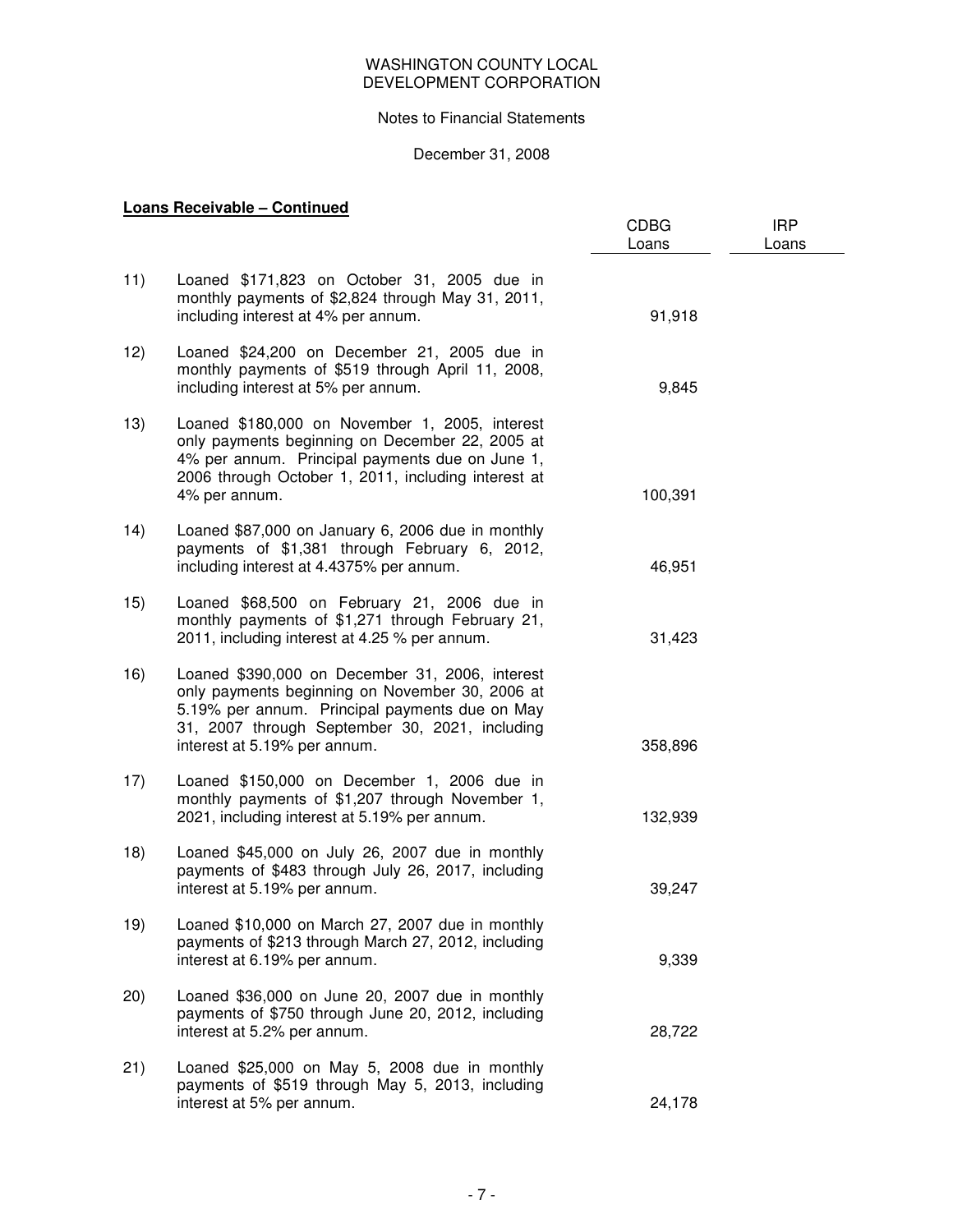### Notes to Financial Statements

### December 31, 2008

### **Loans Receivable – Continued**

|      |                                                                                                                                             | <b>CDBG</b><br>Loans | <b>IRP</b><br>Loans |
|------|---------------------------------------------------------------------------------------------------------------------------------------------|----------------------|---------------------|
| 22)  | Loaned \$55,000 on June 27, 2008 due in monthly<br>payments of \$753 through June 27, 2015, including<br>interest at 4% per annum.          | 53,299               |                     |
| 23)  | Loaned \$16,707 on December 18, 2008 due in<br>monthly payments of \$283 through November 18,<br>2014, including interest at 5% per annum.  | 16,706               |                     |
| (24) | Loaned \$50,000 on January 22, 1999 due in monthly<br>payments of \$561 through January 22, 2009,<br>including interest at 6.25% per annum. |                      | 948                 |
| 25)  | Loaned \$76,000 on April 28, 2000 due in monthly<br>payments of \$902 through April 28, 2010, including<br>interest of 7.5% per annum.      |                      | 14,118              |
| 26)  | Loaned \$75,000 on November 5, 2004 due in<br>monthly payments of \$798 through April 5, 2010,<br>including interest at 5% per annum.       |                      | 47,708              |
| 27)  | Loaned \$50,000 on December 16, 2004 due in<br>monthly payments of \$685 through December 16,<br>2011, including interest at 4% per annum.  |                      | 23,085              |
| (28) | Loaned \$25,000 on August 1, 2005 due in monthly<br>payments of \$461 through July 31, 2010, including<br>interest at 4% per annum.         |                      | 8,465               |
| 29)  | Loaned \$75,000 on August 18, 2006 due in monthly<br>payments of \$1,417 through August 18, 2011,<br>including interest at 5% per annum.    |                      | 43,594              |
|      | Total loans receivable                                                                                                                      | 1,610,422            | 137,918             |
|      | Less: current portion                                                                                                                       | (285, 433)           | (46, 457)           |
|      | Long-term portion                                                                                                                           | 1,324,989<br>\$      | \$<br>91,461        |

### **Allowance for Doubtful Accounts**

The allowance for doubtful accounts established in the Intermediary Relending Program (IRP) in the amount of \$22,000 is in accordance with a requirement by the U.S. Department of Agriculture. There are no delinquent IRP loans as of December 31, 2008.

The allowance for doubtful accounts of \$16,851 in the Income After Closeout Program (CDBG) represents the balance due on two loans.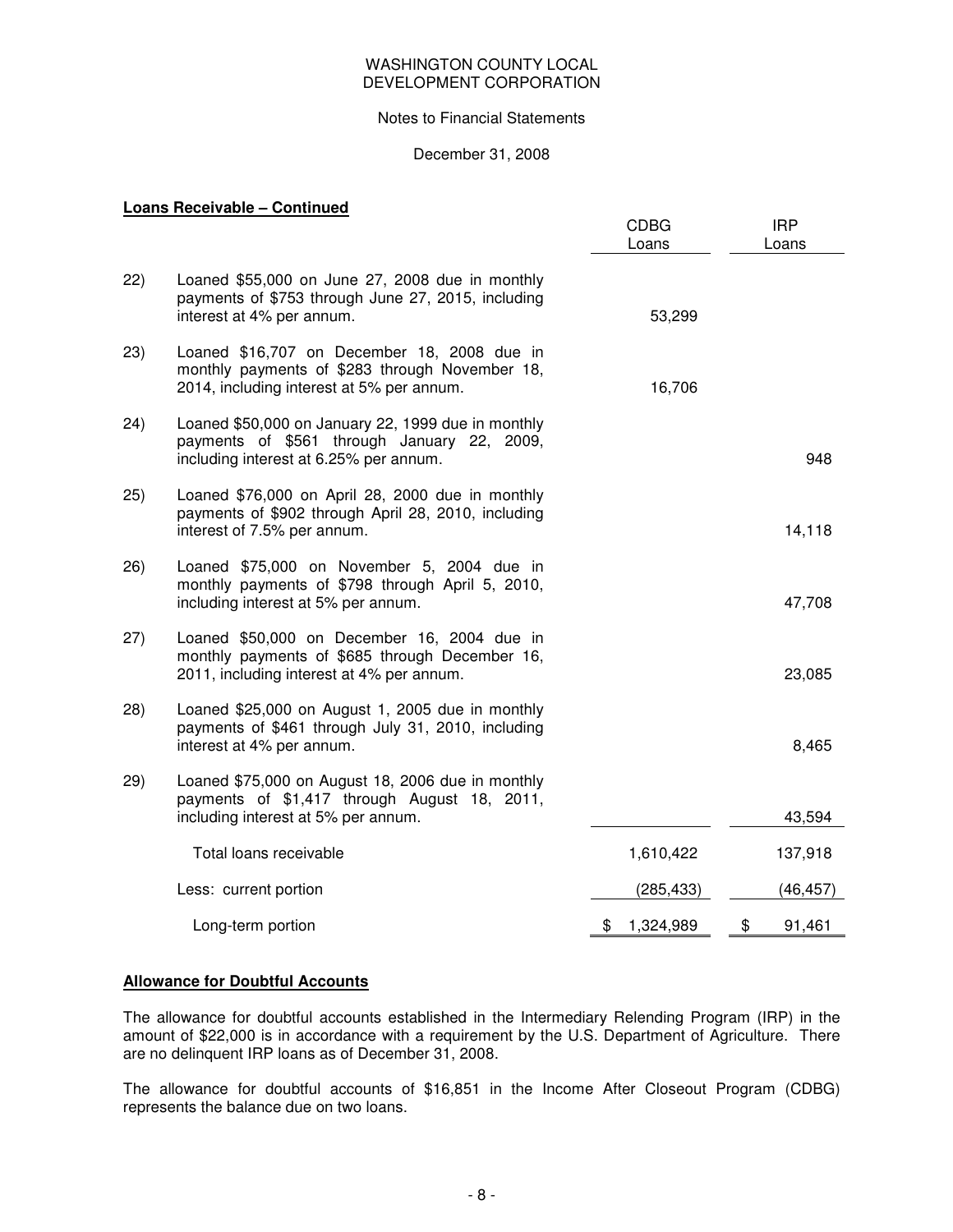### Notes to Financial Statements

December 31, 2008

### **Restricted and Unrestricted Assets**

Receipts, disbursements, and cash balances related to Federal funds which are subject to certain restrictions and unrestricted funds not subject to Federal restrictions are comprised of the following:

|                                                                             |                             | Restricted                           |                | Unrestricted  |                 |
|-----------------------------------------------------------------------------|-----------------------------|--------------------------------------|----------------|---------------|-----------------|
|                                                                             | Income<br>After<br>Closeout | Intermediary<br>Relending<br>Program | Empire<br>Zone |               | Total           |
|                                                                             |                             |                                      |                |               |                 |
| Cash balances at 12/31/07                                                   | 525,573<br>\$               | 106,394<br>\$                        | 26,495<br>\$   | \$<br>710,987 | 1,369,449<br>\$ |
| Receipts:                                                                   |                             |                                      |                |               |                 |
| Interest in time deposit<br>Principal, interest and late<br>charge payments |                             | 977                                  | 55             | 34,239        | 35,271          |
| received                                                                    | 707,193                     | 98,390                               |                | 255,706       | 1,061,289       |
| Contributions                                                               |                             |                                      | 73,500         |               | 73,500          |
| Origination fees                                                            |                             |                                      |                | 1,300         | 1,300           |
| Miscellaneous                                                               | 10                          |                                      | 5              | 2,000         | 2,015           |
| <b>Total receipts</b>                                                       | 707,203                     | 99,367                               | 73,560         | 293,245       | 1,173,375       |
| Disbursements:                                                              |                             |                                      |                |               |                 |
| New loans                                                                   | 86,273                      |                                      |                | 16,707        | 102,980         |
| Payroll expense                                                             | 2,823                       |                                      | 62,553         |               | 65,376          |
| Professional fees                                                           | 11,523                      |                                      | 3,240          | 550           | 15,313          |
| Interest expense                                                            |                             | 12,339                               |                |               | 12,339          |
| Office expense                                                              | 1,848                       |                                      | 392            |               | 2,240           |
| Miscellaneous expense                                                       | 1,264                       | 40                                   | 1,877          | 23,752        | 26,933          |
| <b>Total disbursements</b>                                                  | 103,731                     | 12,379                               | 68,062         | 41,009        | 225,181         |
| Cash balances at 12/31/08                                                   | \$1,129,045                 | 193,382<br>\$                        | 31,993<br>\$   | 963,223<br>\$ | 2,317,643<br>\$ |
| Cash, checking                                                              | \$<br>84,444                | \$<br>171,382                        | \$<br>31,993   | \$<br>541,544 | \$<br>829,363   |
| Cash, savings                                                               | \$1,044,601                 | 22,000<br>\$                         | \$             | 421,679<br>\$ | 1,488,280<br>\$ |

### **Related Party**

The LDC by-laws were amended in 1996 to allow for non-supervisors to be Directors of the Corporation. Each town (17) is represented by the chief elected official or his/her designee. Currently, there are seven non-supervisors on the Board. The Washington County Local Development Corporation is provided office space, administrative and secretarial services, office equipment, and supplies by Washington County without charge.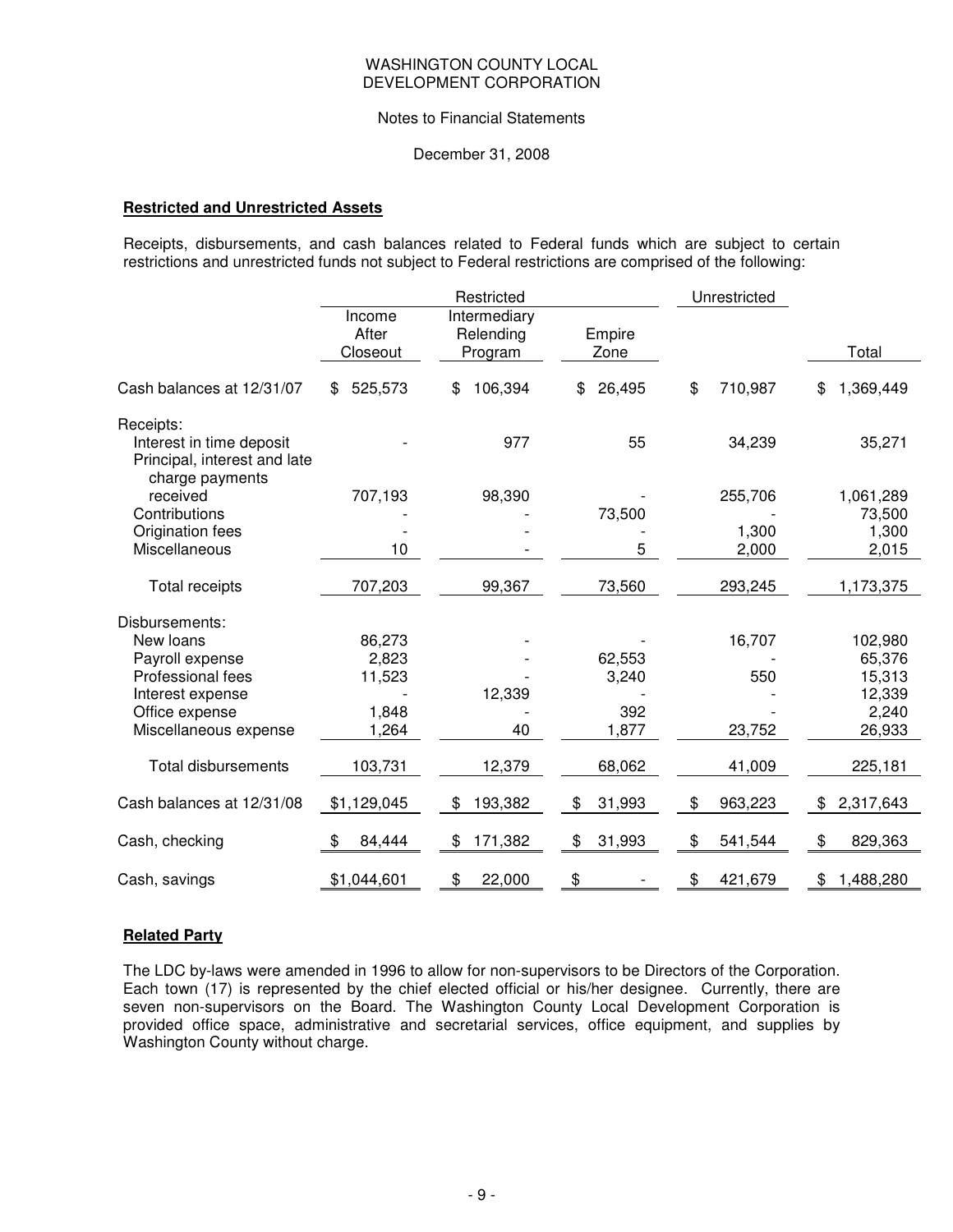### Notes to Financial Statements

December 31, 2008

### **Intermediary Relending Program Loan Payable**

Washington County Local Development Corporation entered into a loan agreement on November 25, 1998 with the U.S. Department of Agriculture for \$300,000 to be paid back over 30 years at a fixed rate of 1%. Interest only was paid for the first two years. Principal and interest payments are made in 28 equal annual installments with any remaining balance being paid 30 years from the date of the note. A stipulation of this program is that the Washington County Local Development Corporation must match a portion of the loan. The Washington County Local Development Corporation's matching requirement was \$75,000 making the program funds total \$375,000. As of December 31, 2008, the Washington County Local Development Corporation has drawn down \$300,000 and has made eight loans.

### **Long-Term Debt**

|                                                                                                                                                                   | 2008                                                            |
|-------------------------------------------------------------------------------------------------------------------------------------------------------------------|-----------------------------------------------------------------|
| An installment contract to the U.S. Department of<br>Agriculture payable in monthly installments of \$12,339,<br>including interest at 1%, through November 2028. | \$<br>222,343                                                   |
| Less: current portion                                                                                                                                             | (10, 113)                                                       |
| Long-term debt, net of current portion                                                                                                                            | \$<br>212,230                                                   |
| Maturities of long-term debt are as follows:                                                                                                                      |                                                                 |
| Years ending<br>December 31,<br>2009<br>2010<br>2011<br>2012<br>2013<br>Thereafter                                                                                | \$<br>10,113<br>10,214<br>10,316<br>10,419<br>10,523<br>170,758 |
| Total                                                                                                                                                             | 222,343                                                         |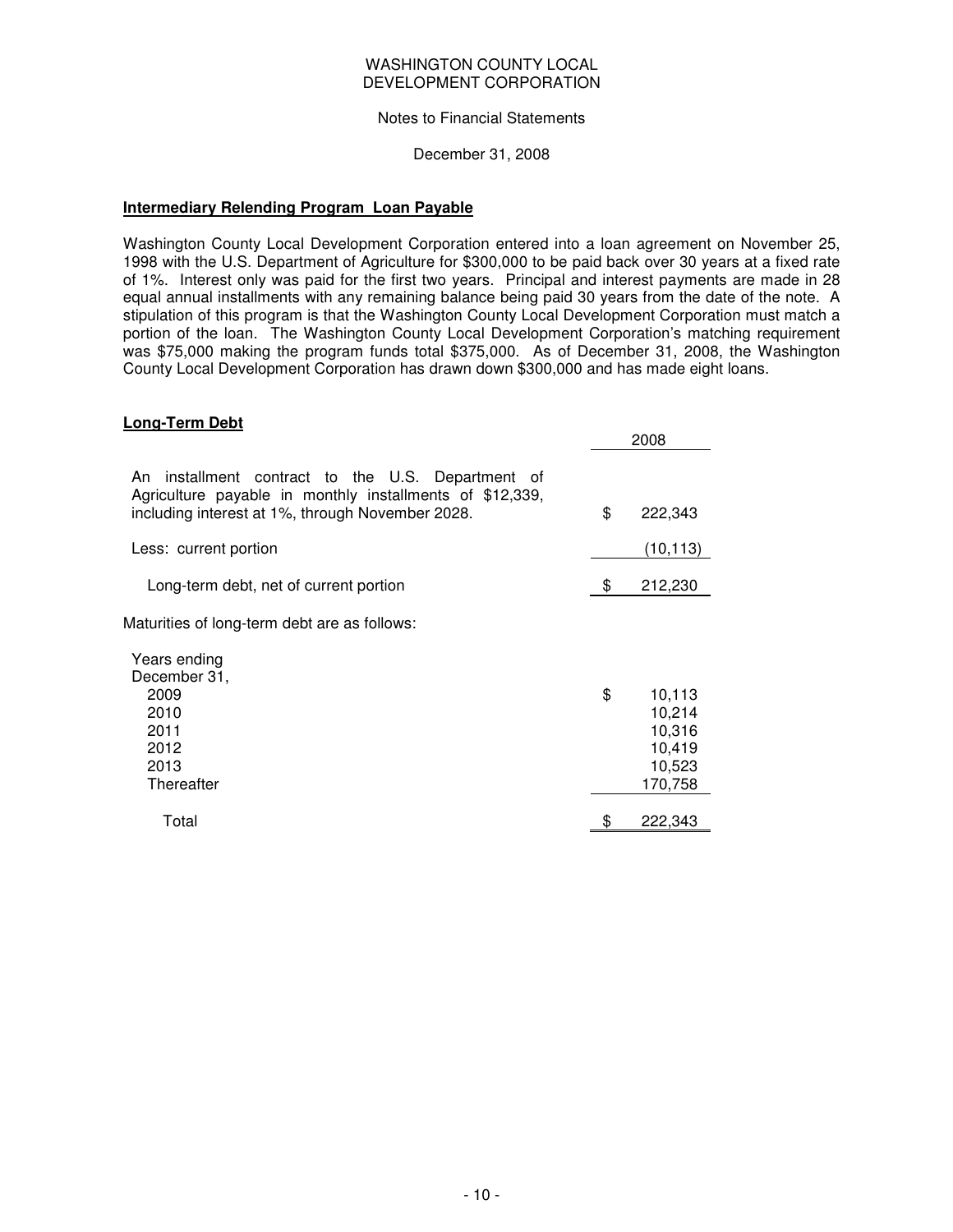# WHITTEMORE, DOWEN & RICCIARDELLI, LLP

Certified Public Accountants 333 Aviation Road, Bldg. B Queensbury, New York 12804 Phone (518) 792-0918 Fax (518) 743-0882

Paul L. Dowen, CPA 57 Phila Street Stephen P. Sheehan, CPA Robert A. Ricciardelli, JD, CPA Saratoga Springs, NY 12866 Roy L. Steves, CPA Donna J. Farrar, CPA Phone (518) 584-0770 Timothy S. Smith, CPA

Phillip K. Whittemore, CPA Saratoga Office Anthony P. Ricciardelli , CPA

## REPORT ON INTERNAL CONTROL OVER FINANCIAL REPORTING AND ON COMPLIANCE AND OTHER MATTERS BASED ON AN AUDIT OF FINANCIAL STATEMENTS PERFORMED IN ACCORDANCE WITH GOVERNMENT AUDITING STANDARDS

To The Board of Directors Washington County Local Development Corporation:

We have audited the financial statements of Washington County Local Development Corporation (a nonprofit organization) as of and for the year ended December 31, 2008, and have issued our report thereon dated February 27, 2009. We conducted our audit in accordance with auditing standards generally accepted in the United States of America and the standards applicable to financial audits contained in Government Auditing Standards, issued by the Comptroller General of the United States.

### Internal Control Over Financial Reporting

In planning and performing our audit, we considered Washington County Local Development Corporation's internal control over financial reporting as a basis for designing our auditing procedures for the purpose of expressing an opinion on the financial statements, but not for the purpose of expressing an opinion on the effectiveness of the Washington County Local Development Corporation's internal control over financial reporting. Accordingly, we do not express an opinion on the effectiveness of the Organization's internal control over financial reporting.

A control deficiency exists when the design or operation of a control does not allow management or employees, in the normal course of performing their assigned functions, to prevent or detect misstatements on a timely basis. A significant deficiency is a control deficiency, or combination of control deficiencies, that adversely affects the organization's ability to initiate, authorize, record, process, or report financial data reliably in accordance with generally accepted accounting principles, such that there is more than a remote likelihood that a misstatement of the organization's financial statements that is more than inconsequential will not be prevented or detected by the organization's internal control.

A material weakness is a significant deficiency, or combination of significant deficiencies, that results in more than a remote likelihood that a material misstatement of the financial statements will not be prevented or detected by the organization's internal control.

Our consideration of internal control over financial reporting was for the limited purpose described in the first paragraph of this section and would not necessarily identify all deficiencies in internal control that might be significant deficiencies or material weaknesses. We did not identify any deficiencies in internal control over financial reporting that we consider to be material weaknesses, as defined above.